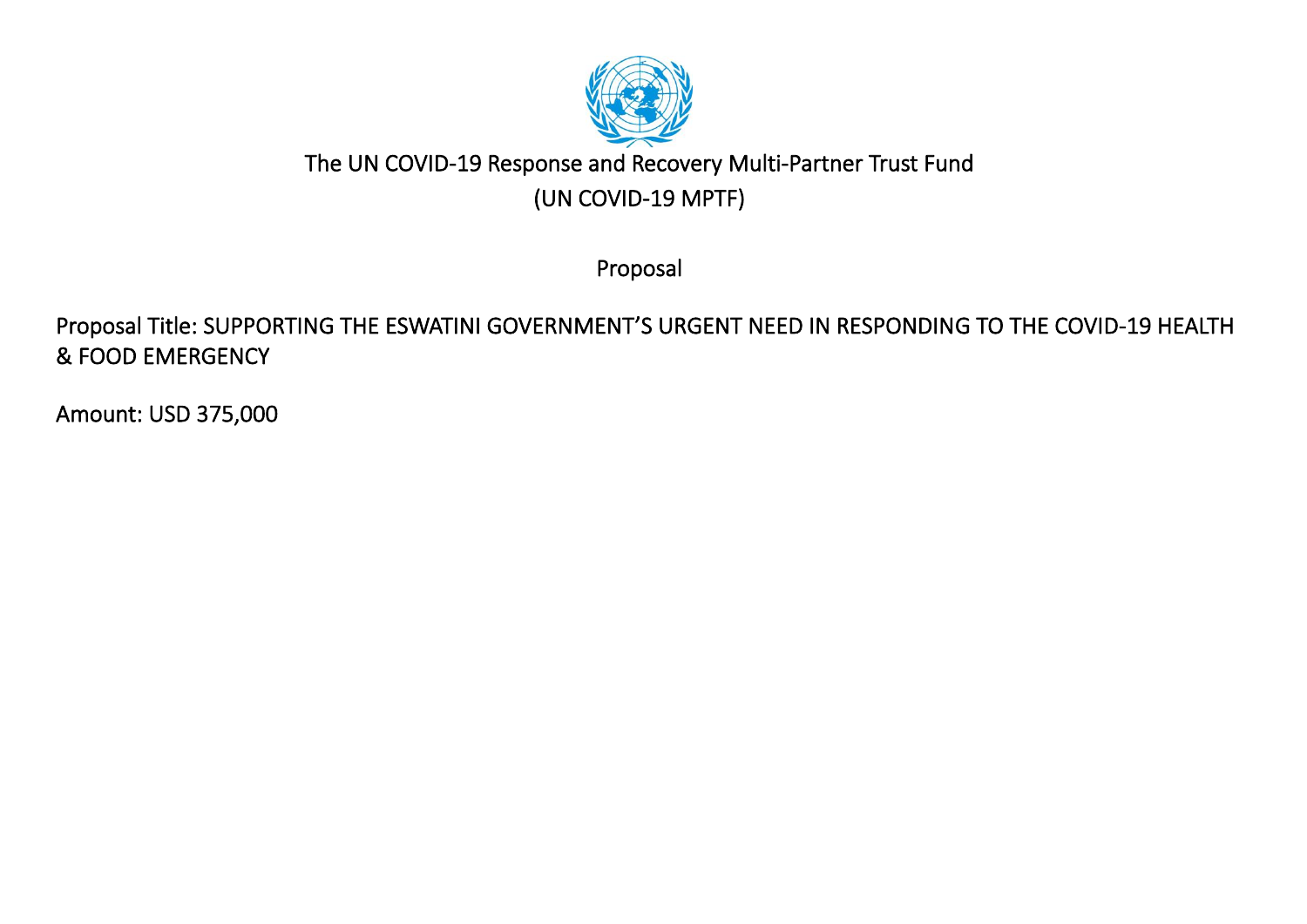# Cover Page

| Contacts                          | Resident Coordinator or Focal Point in his/her Office                                                                                                                                                                                                                                                                                                                                                                                                                                                                                                  |
|-----------------------------------|--------------------------------------------------------------------------------------------------------------------------------------------------------------------------------------------------------------------------------------------------------------------------------------------------------------------------------------------------------------------------------------------------------------------------------------------------------------------------------------------------------------------------------------------------------|
|                                   | Name: Nathalie Ndongo-Seh                                                                                                                                                                                                                                                                                                                                                                                                                                                                                                                              |
|                                   | Email: nathalie.ndongo-seh@one.un.org                                                                                                                                                                                                                                                                                                                                                                                                                                                                                                                  |
|                                   | <b>Position: Resident Coordinator</b>                                                                                                                                                                                                                                                                                                                                                                                                                                                                                                                  |
|                                   | Other Email: ndongo-seh@un.org                                                                                                                                                                                                                                                                                                                                                                                                                                                                                                                         |
|                                   | Telephone: +268 7602 9916                                                                                                                                                                                                                                                                                                                                                                                                                                                                                                                              |
|                                   | Skype: nathalie.ndongo-seh                                                                                                                                                                                                                                                                                                                                                                                                                                                                                                                             |
| Description                       | This proposed intervention is designed to cover two critical areas, capacity building and procurement of additional PPE and health<br>commodities, in supporting the health system which is already under pressure to respond to COVId-19. As per the Eswatini National<br>COVID-19 Contingency Plan's priorities and objectives, the UN in the Kingdom of Eswatini is resource mobilizing to urgently support the<br>government health system in its efforts in combating the COVID-19 pandemic. Though the impact is general, however, (a) frontline |
|                                   | health care workers, (b) Newborns, (c) Children, (d) adolescents & young people and (e) Women are the key populations covered in this<br>proposal. This project will enable the UN to procure essential equipment, supplies and commodities as well as train frontline health care<br>workers on COVID-19 prevention, testing and management. The ultimate aim is to reduce COVID-19 mortalities and morbidities.                                                                                                                                      |
| <b>Universal Markers</b>          | Gender Marker: (bold the selected; pls select one only)                                                                                                                                                                                                                                                                                                                                                                                                                                                                                                |
|                                   | a) Have gender equality and/or the empowerment of women and girls as the primary or principal objective.                                                                                                                                                                                                                                                                                                                                                                                                                                               |
|                                   | b) Make a significant contribution to gender equality and/or the empowerment of women and girls;                                                                                                                                                                                                                                                                                                                                                                                                                                                       |
|                                   | c) Make a limited contribution or no contribution to gender equality and/or the empowerment of women and girls.                                                                                                                                                                                                                                                                                                                                                                                                                                        |
|                                   | Human Rights Based Approach to COVID19 Response (bold the selected): Yes/No                                                                                                                                                                                                                                                                                                                                                                                                                                                                            |
|                                   | Considered OHCHR guidance in proposal development UN OHCHR COVID19 Guidance                                                                                                                                                                                                                                                                                                                                                                                                                                                                            |
| <b>Fund Specific Markers</b>      | Fund Windows (bold the selected; pls select one only)                                                                                                                                                                                                                                                                                                                                                                                                                                                                                                  |
|                                   | Window 1: Enable Governments and Communities to Tackle the Emergency                                                                                                                                                                                                                                                                                                                                                                                                                                                                                   |
|                                   | Window 2: Reduce Social Impact and Promote Economic Response                                                                                                                                                                                                                                                                                                                                                                                                                                                                                           |
| <b>Geographical Scope</b>         | Regions: All four regions of the country<br>Country: Eswatini                                                                                                                                                                                                                                                                                                                                                                                                                                                                                          |
| <b>Recipient UN Organizations</b> | <b>WHO, UNFPA &amp; UNICEF</b>                                                                                                                                                                                                                                                                                                                                                                                                                                                                                                                         |
|                                   | Names and email addresses of Recipient UN Organizations:                                                                                                                                                                                                                                                                                                                                                                                                                                                                                               |
|                                   | UNICEF: Name: Alice Akunga                                                                                                                                                                                                                                                                                                                                                                                                                                                                                                                             |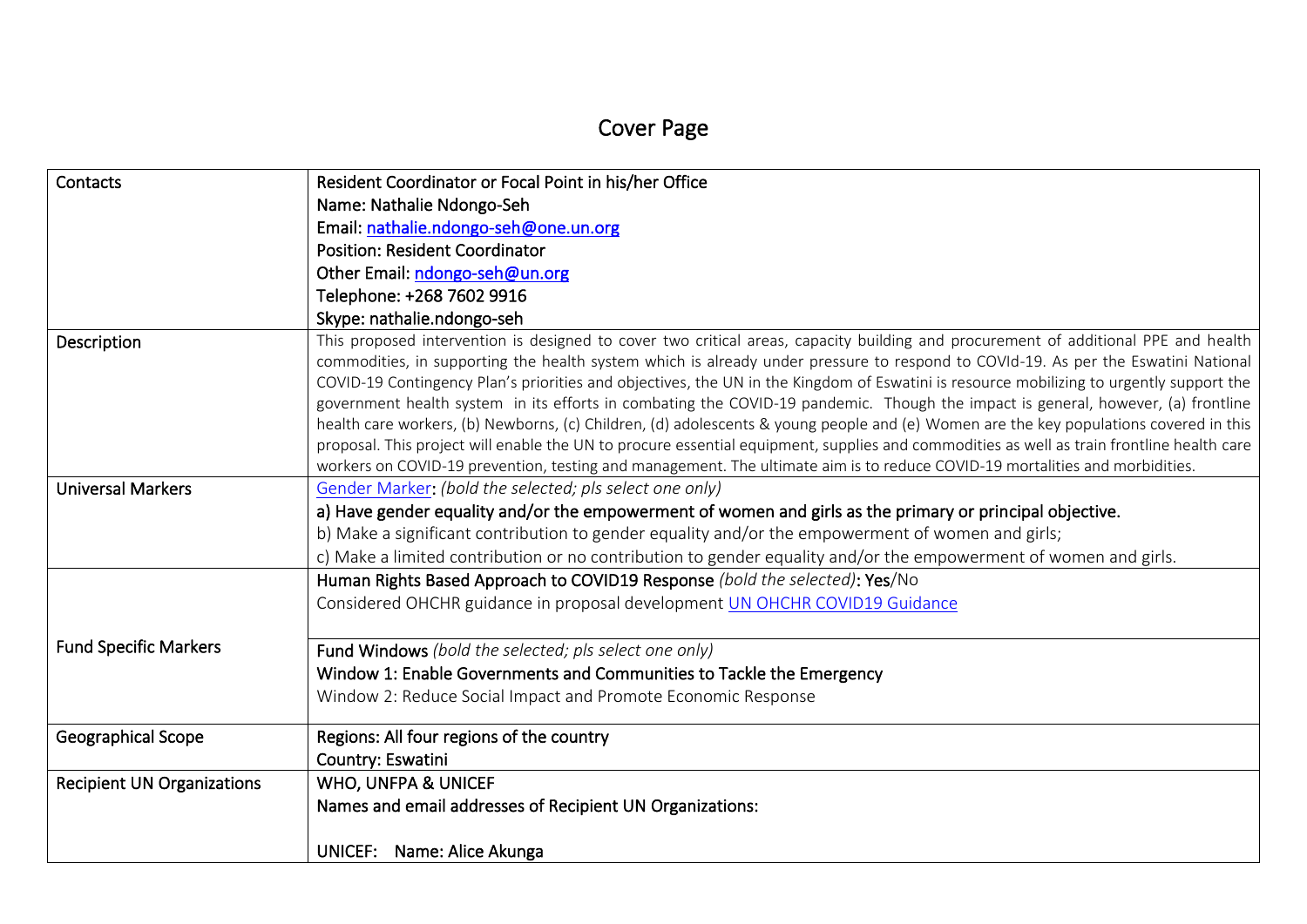|                              |                                   | Email: aakunga@unicef.org                                                                 |           |                                                                               |  |  |  |  |  |  |  |
|------------------------------|-----------------------------------|-------------------------------------------------------------------------------------------|-----------|-------------------------------------------------------------------------------|--|--|--|--|--|--|--|
|                              |                                   | Position: Representative, Eswatini Country Office                                         |           |                                                                               |  |  |  |  |  |  |  |
|                              |                                   | Telephone: +268 7602 5144                                                                 |           |                                                                               |  |  |  |  |  |  |  |
|                              |                                   |                                                                                           |           |                                                                               |  |  |  |  |  |  |  |
|                              |                                   | Name: Margaret Thwala-Tembe<br>UNFPA:                                                     |           |                                                                               |  |  |  |  |  |  |  |
|                              |                                   | Email: thwala-tembe@unfpa.org<br>Position: Acting Head of Office, Eswatini Country Office |           |                                                                               |  |  |  |  |  |  |  |
|                              |                                   |                                                                                           |           |                                                                               |  |  |  |  |  |  |  |
|                              | Telephone: +268 78026952          |                                                                                           |           |                                                                               |  |  |  |  |  |  |  |
|                              | WHO:                              | Name: ATSYOR, Cornelia A.                                                                 |           |                                                                               |  |  |  |  |  |  |  |
|                              |                                   | Email: atsyorc@who.int                                                                    |           |                                                                               |  |  |  |  |  |  |  |
|                              |                                   |                                                                                           |           | Position: Representative, Eswatini Country Office                             |  |  |  |  |  |  |  |
|                              |                                   | Telephone: +268 xxxxxxxxxxx                                                               |           |                                                                               |  |  |  |  |  |  |  |
|                              |                                   |                                                                                           |           |                                                                               |  |  |  |  |  |  |  |
| <b>Implementing Partners</b> | MOET, MOSCYA, FLAS, Lusweti, NDMA |                                                                                           |           |                                                                               |  |  |  |  |  |  |  |
|                              |                                   |                                                                                           |           |                                                                               |  |  |  |  |  |  |  |
| Programme and Project Cost   | <b>Budget</b>                     | Agency                                                                                    | Amount    | <b>Comments</b>                                                               |  |  |  |  |  |  |  |
|                              |                                   | <b>WHO</b>                                                                                | \$125,000 | Provision of equipment, supplies and                                          |  |  |  |  |  |  |  |
|                              |                                   |                                                                                           |           | commodities and development of                                                |  |  |  |  |  |  |  |
|                              |                                   |                                                                                           |           | technical<br>guidance<br>& Standard<br>Operating Procedures for continuity of |  |  |  |  |  |  |  |
|                              |                                   |                                                                                           |           | health care services                                                          |  |  |  |  |  |  |  |
|                              |                                   | <b>UNFPA</b>                                                                              | 130 000   | Support capacity building for frontline                                       |  |  |  |  |  |  |  |
|                              |                                   |                                                                                           |           | health care workers on COVID-19                                               |  |  |  |  |  |  |  |
|                              |                                   |                                                                                           |           | prevention, testing and management                                            |  |  |  |  |  |  |  |
|                              |                                   | <b>UNICEF</b>                                                                             | 120 000   | Support health facility resilience                                            |  |  |  |  |  |  |  |
|                              |                                   |                                                                                           |           | building and catch up activities on                                           |  |  |  |  |  |  |  |
|                              |                                   |                                                                                           |           | essential services                                                            |  |  |  |  |  |  |  |
|                              | Total                             |                                                                                           | \$375000  |                                                                               |  |  |  |  |  |  |  |
| Comments                     |                                   |                                                                                           |           | UNAIDS, World Bank, RCO will be supporting and collaborating agencies.        |  |  |  |  |  |  |  |
| <b>Programme Duration</b>    | Start Date: May 2020              |                                                                                           |           |                                                                               |  |  |  |  |  |  |  |
|                              | Duration (In months): 7           |                                                                                           |           |                                                                               |  |  |  |  |  |  |  |
|                              | End Date: December 2020           |                                                                                           |           |                                                                               |  |  |  |  |  |  |  |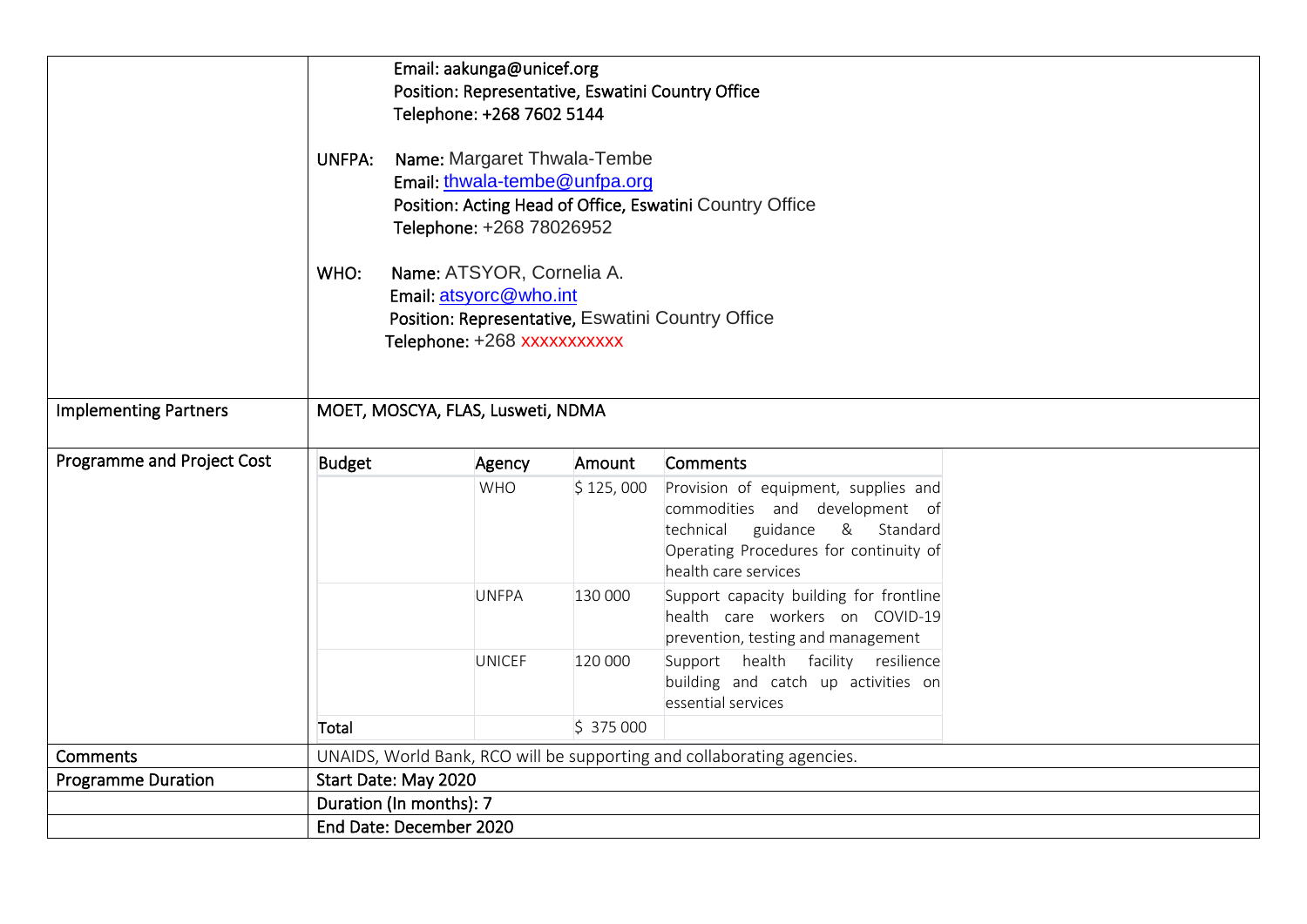## I. Immediate Socio-Economic Response to COVID19

Eswatini's first COVId-19 patient tested positive on 14th March, and the country currently sits at 36 cases as of 23 April 2020, with new cases reported daily. Despite the Government of Eswatini invoking a state of emergency and putting the country on lockdown for 6 weeks, the rate of local infections has continued to rise steadily. In addition, with testing facilities opened in the country and 1051 test successfully done, the emerging picture is the virus was not successfully contained, and there is early evidence of a public health crisis with extensive social and economic ramifications. In light of the COVID-19 pandemic and the rapidly increasing number of confirmed cases in Eswatini, the Government prepared a comprehensive multisectoral National COVID-19 Plan, which prioritizes infection prevention and control, risk communication as well as protection and safety of health care workers and that of their families.

There is also evidence that the health care system delivery system is under severe strain as a result of the pandemic. The latter, could lead to the increase of the already high maternal mortality ratio and neonatal mortality rate, currently standing at 452 per 100, 000 live births and 20 per 1000 live births respectively. The media and field observations are revealing the following concerning issues for health care provision:

- Frontline health care workers who stop working and/or abandon patients suspected to have COVID-19 due to non-availability of PPE, lack of comprehensive information and guidelines on COVID-19, including prevention, case management and treatment in health centers.
- With the lockdown, there are reports of increasing home births between due to lack of transport and waiting huts, this puts the lives of women and newborns at risk
- Field officers are reporting that due to lack of the PPE and information on COVID-19, some other critical services are not provided by health care workers, including antenatal care, child welfare (immunization), PNC, family planning etc. This may reverse gains achieved so far and impact negatively on the SDG indicators
- An increase in national food insecurity due to below average agriculture production giving a 49% deficit in national consumption requirement, high food prices, the travel restrictions and partial lockdown immediately reducing income from micro medium and small-scale enterprises as well as informal jobs and self-employment activities, and year on year decline in remittances receivables by 39% for the period from January to March 2020. As a result, an estimated 301,762 people (27% of the population) are at risk of food insecurity.

### II. Solutions proposed

The government of Eswatini has established a National Resource Mobilization Committee for COVID-19 with E99 million pledged in cash and PPE, however severe gaps still exists both in technical capacity, and health supplies and commodities. According to reports from the National Disaster Management Agency (NDMA) as well as the Minister of Health, the priority in the COVID response is the strengthening of health sector capacity to cope with the demand for services through procurement of equipment for specialized care, procuring required PPE for reducing HCWs risk for contracting COVID-19. Other examples of severe gaps include screening, contact tracing, case management, infection prevention, laboratory testing and treatment of confirmed COVID-19 cases.

The Honorable Minister of Health also confirmed that the health system needs urgent support if it is to cope with the increasing number of COVID-19 confirmed cases and PPE has been a challenge including scaling up screening, contact tracing as well as infection prevention and control and laboratory testing.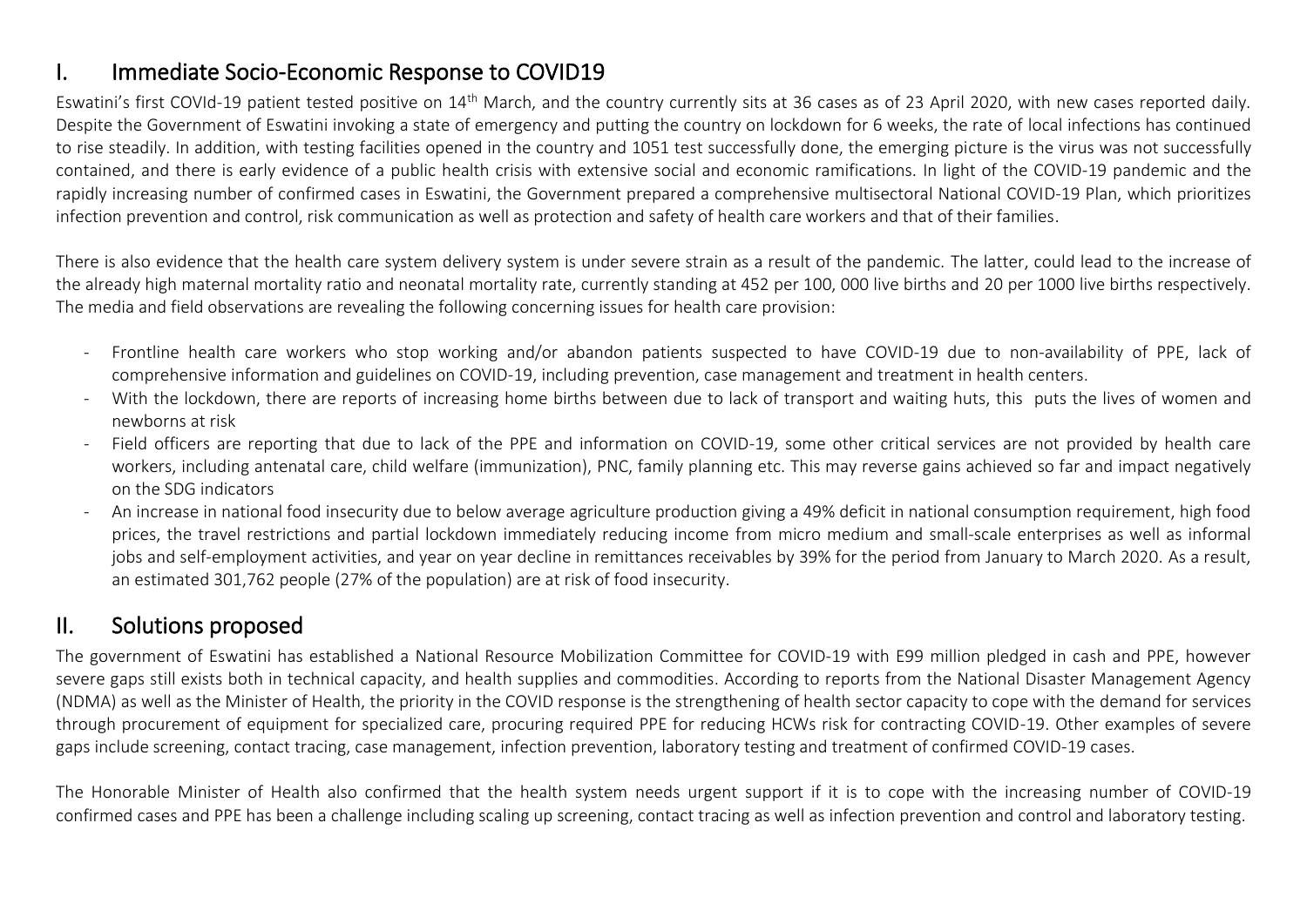Women and children remains the major victims in pandemics, COVID-19 is no exception. Protection of the population, in particular women, frontline health workers, older persons, persons with underlying health conditions, persons with disabilities, persons living with HIV, sex workers, young people from contagion through measures such as the dissemination of necessary precautionary information and adequate provision of personal protective equipment as well as psychosocial support. Therefore, support towards continuity for the provision of the sexual and reproductive health and rights of women and girls, including their access to maternal and new-born care; post-abortion services; family planning, sexual and reproductive health and rights information; effective referral pathways; menstrual health items; contraception; antiretroviral for HIV/AIDS; and antibiotics to treat sexually transmitted infections..

Below are the suggested strategic interventions:

- 1. Support capacity building for frontline health care workers at both facility and community on clinical case management and surveillance. This will include the much needed and limited PPE, comprehensive training of most frontline health care works from all health facilities (227).
- 2. Ensuring equitable access to services to women and children and vulnerable and marginalized groups including older persons, the homeless, persons with disabilities, persons deprived of liberty, persons with underlying health conditions, persons living with HIV, sex workers, migrants and refugees, LGBTQI persons, congregate populations and elderly on healthcare, nutrition, and support victims of gender-based violence.
- 3. Provision of equipment, supplies, commodities and vehicles for surge capacity: Reports have highlighted the urgent need and limited availability of essential supplies and commodities for proper response to the COVID-19 pandemic.
- 4. Innovative SBBC: There is an urgent need to spread accurate, evidence-based information on COVID-19 through all media platforms to all persons, in languages and formats they understand, taking into consideration persons with disabilities. These will include Tune me, which has more than 70 000 registers users, U-report, Ignite and other media platforms including radio (jingles) and TV as well as print media. In addition, gender sensitive public information including on the sexual and reproductive health aspect will be disseminated.
- 5. Development of technical guidance & Standard Operating Procedures: There is an urgent and growing need for the development of technical guidelines and SOPs for continuation of provision of COVID-19 related services as well as other essential health care services by frontline health care workers.
- 6. Expanding the laboratory capacity for COVID-19 and supporting the in initiating the setting up of a Public Health laboratory inclusive of Influenza surveillance component.
- 7. Strengthen capacity of the Health systems (Resilience building) to ensure continuity of life saving high impact maternal, newborn and child health services during and post COVID-19. The impact of containments measures and fear of Corona on access to health services like delivery by skilled health workers, quality newborn care, immunization and management of malnutrition has already been observed. There is need to capacitate both health facilities and communities to deal with the challenge now and post COVID-19.
- 8. Assessment for Health workers' behavior, Community and Environmental components.
- 9. Improve the coordination and capacity of the EOC (IMT) through trainings and review of available data for evidence informed decision making.

## III. What is the specific need/problem the intervention seeks to address?

This intervention seeks to strengthen capacity building and procurement of additional health supplies and commodities, to support the health system in stemming the growth of local transmission of COVID-19. On 30 January 2020, the WHO Director General declared that the outbreak of coronavirus disease (COVID-19) constitutes a Public Health Emergency of International Concern. The increasing number of positive confirmed for COVID-19 in the Kingdom of Eswatini, which currently stands at 36, with 10 reported recoveries and 1 death poses a huge strain on the health system. The of lack of essential equipment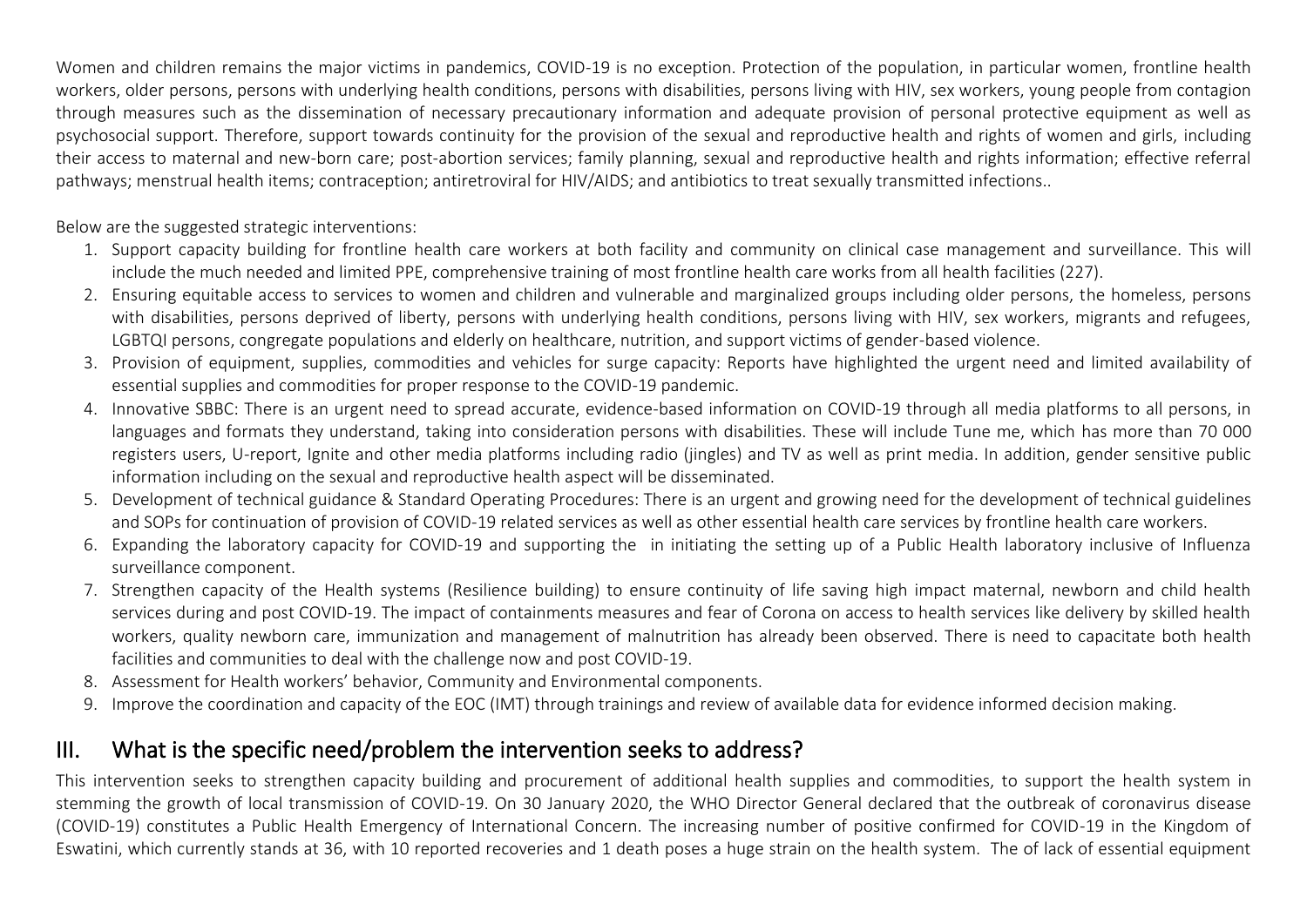including PPE and limited information on COVID prevention, management and treatment among health care workers is a threat to the COVID-19 and health response as a whole. These have resulted in some frontline health workers abandoning patients as they fear being infected by the dreadful virus. Unfortunately, there are already infected frontline health care workers.

Even though the country has established a surveillance and alert systems COVID-19, established access to a qualified diagnostic laboratory for COVID19, ensured that basic infection prevention and control measures are in place in health care facilities, but the country still requires to establish a laboratory capacity for COVID-19 and supporting the in initiating the setting up of a Public Health laboratory inclusive of Influenza surveillance component.. The government has tried to ensure that health care workers are trained in appropriate infection prevention and control and establish rapid response teams to investigate and manage any COVID-19 cases and their contacts should the outbreak spread the country. In order to strengthen operational readiness to respond to COVID-19 outbreak, the Government of Eswatini there is an urgent need for the proposed support.

Additionally, the extended national lockdown which includes limited access to the public transport system used by more than 70% of the population, has reduced access to public health care services, as well as other conditions e.g. maternal newborn care, ART, chronic disorders and others. There is also a poverty multiplier effect which will adds further pressure on the health care system, as 59% of the population live below the poverty line, and 29% below the extreme poverty line. With the economy forecasted to contract to -6.7% due to COVID-19 and the emergency period lasting 6 months, food security and unemployment for this population will exacerbate public health issues.

Poverty, discrimination and inequality are the main causes of the lack of enjoyment of human rights by all population groups. Eswatini's recent slow growth has manifested in high rates of poverty and inequality in the country. The public health response also needs support for protecting populations left behind including PLWHIV, PLWD, children, women and rural populations. The 2018 female Gender Disparity Index value for Eswatini is 0.595 in contrast with 0.618 for males, resulting in a GDI value of 0.962. It is important to note that regional disparities continue to persist and are different per vulnerability. Discrimination is a key driver affecting vulnerabilities and limiting access to health services, especially for women and girls, children, LGBTQI persons as well as persons living with disabilities, albinism, autism and HIV/AIDS, sex workers, migrants and refugees, persons deprived of liberty. The COVID-19 might exacerbate the abovementioned challenges.

### IV. How does this collaborative programme solve the challenge? Please describe your theory of change.

The UN implementing partners will provide direct technical support (programming and M and E), as agreed in the government COVID 19 plan and contribution agreement. There will be a number of implementing partners involved in the project implementation. Below are the implementing partners and their responsibilities.

- A. Government
	- Provides overall leadership in the provision of COVID 19 services and information
	- Provides human resources, data capturing and reporting tools, essential medical drugs and supplies
- B. Development partners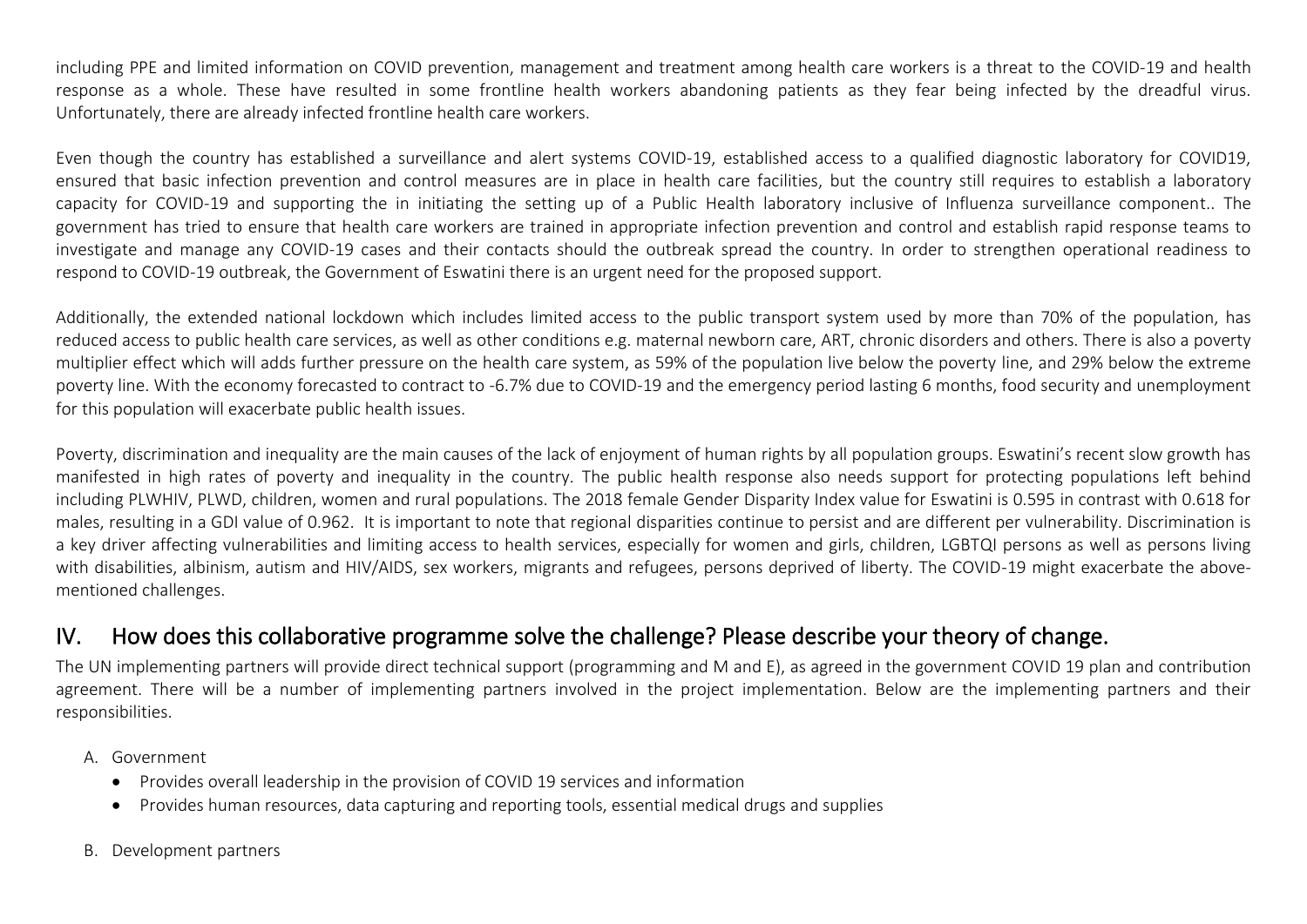- Supporting the implementation of project strategic interventions in collaboration with UN partners, NERCHA,
- Provides daily mentorship to health facilities
- C. CSOs
	- Will lead community-led health and behavior change interventions with the general population
	- Engage community structures.

In light of the rapid increasing number of positive confirmed COVID-19 cases in Eswatini, which has resulted in the over strained health system in the country. This proposal aims at strengthening the health response by improving the capacity of frontline health care workers in the prevention, testing and management of COVID-19 on the basis of non-discrimination, and also continue to ensure access and provision of quality care for other essential services. These will be achieved through competent coordination of the EOC (IMT), provision of normative guidance, procurement of vehicles for supportive supervision and outreach services targeting neonatal and maternal and child health services, HIV/TB, and NCD services, equipment, supplies and commodities as well as capacity building of health care workers on the COVID-19 management. The ultimate goal is to ensure reduction of COVID-19 related mortalities and morbidities and continuity of other essential health services and maintenance of UHC.

The [UN 2020 CCA reports](../../../../../../../../../../AppData/AppData/Local/Microsoft/Windows/INetCache/Content.Outlook/AppData/Local/Microsoft/Windows/INetCache/fanele.chester/AppData/CPD%2019/CCA/Eswatini%20CCA%202020%20-%20Final%20Draft-%203%20April%202020.docx) as well as the [National Contingency COVID-19 Plan](../../../../../../../../../../AppData/AppData/Local/Microsoft/Windows/INetCache/Content.Outlook/AppData/Local/Microsoft/Windows/INetCache/fanele.chester/AppData/CPD%2019/Final%20%20Eswatini%20National%20Novel%20Coronavirus%20Preparedness%20and%20Response%20Plan%202020%20.pdf) will guide the implementation of this project.

### V. Target population

This situation is affecting general population, however, in terms of the furthest left behind. The following are more vulnerable:

- 1. Frontline health care workers: they are at risk of being infected. On the other hand, provision of services is being compromised.
- 2. Newborns: with the increasing number of home births, a number of neonates might be lost.
- 3. Children: The limited provision of immunizations for instance might lead to resurgence of vaccine controlled health problems like measles, polio myelitis, diphtheria and others.
- 4. Adolescents & young people: Non provision of some health services might exacerbate the teenage pregnancies, unsafe abortion, HIV infections, SGBV etc
- 5. Women: Not accessing all health services, in particular SRH services might lead to unplanned pregnancies due to unmet need for FP, increasing maternal morbidity and mortality, increasing unmet need, STI including HIV re-infections.
- 6. Older persons
- 7. Persons with underlying health conditions, with disabilities, persons living with HIV, sex workers.

This is line with the finding of the [Eswatini CCA 2020 -](../../../../../../../../../../AppData/AppData/Local/Microsoft/Windows/INetCache/Content.Outlook/AppData/Local/Microsoft/Windows/INetCache/fanele.chester/AppData/CPD%2019/CCA/Eswatini%20CCA%202020%20-%20Final%20Draft-%203%20April%202020.docx) Final Draft- 3 April 2020.docx as well as the objectives of the [National Contigency COVID-19 Plan](../../../../../../../../../../AppData/AppData/Local/Microsoft/Windows/INetCache/Content.Outlook/AppData/Local/Microsoft/Windows/INetCache/fanele.chester/AppData/CPD%2019/Final%20%20Eswatini%20National%20Novel%20Coronavirus%20Preparedness%20and%20Response%20Plan%202020%20.pdf)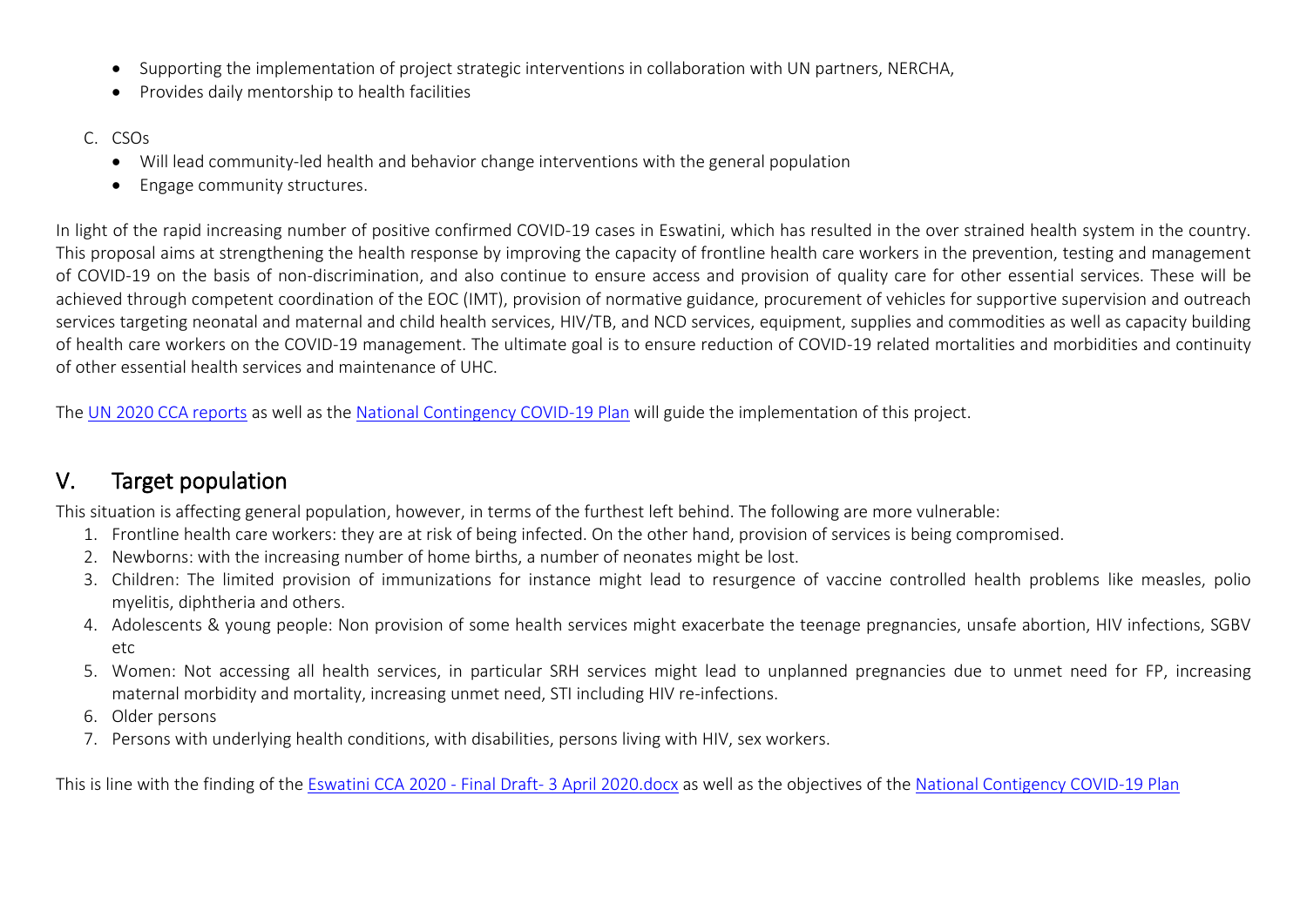## VI. Who will deliver this solution?

The UN implementing partners (WHO, UNICEF & UNFPA)

- Provide direct technical support (programming and M and E), as agreed in the government COVID 19 plan and contribution agreement.
- Strengthen coordination and capacity building of government for enhanced response and resilience building

Government, especially the Ministry of Health

- Provides overall leadership in the provision of COVID 19 services and information
- Provides human resources, data capturing and reporting tools, essential medical drugs and supplies

Development partners

- Supporting the implementation of project strategic interventions in collaboration with UN partners, NERCHA, NDMA, USAID
- Provides daily mentorship to health facilities

#### CSOs

- Will lead community-led health and behavior change interventions with the general population
- Engage community structures.

The UN has well experienced technical experts and have existing programmes supported by the implementing agencies. WHO and UNFPA is engaged with government at various COVID-19 platforms. Both agencies have adequate financial management capacities and programmatic systems to support smooth implementation of the project. In addition, they both have a strong collaboration with development partners, CSOs and government. Whilst, project will be focusing on building comprehensive needs for resilience building (Capacity, supplies, equipment). It will build on existing health work force, use government, in particular existing structures. It will utilize existing and government recognized coordination platforms

### Results Framework

INSTRUCTIONS: Each proposal will pick a window. As part of the proposal the agencies, funds and programme will develop an outcome, outcome indicators, outputs and output indicators that will contribute to the achievement of the selected proposal outcome.

| Window 1: Proposal |                                                                                                                                                                                                                              | Outcome Total Budget |
|--------------------|------------------------------------------------------------------------------------------------------------------------------------------------------------------------------------------------------------------------------|----------------------|
| Outcome            |                                                                                                                                                                                                                              | <b>USD</b>           |
|                    | 1.1 Eswatini population is protected and or provided with quality and comprehensive essential health   USD 375,000<br>care services, by competent and healthy frontline health care workers during the COVID-19<br>pandemic. |                      |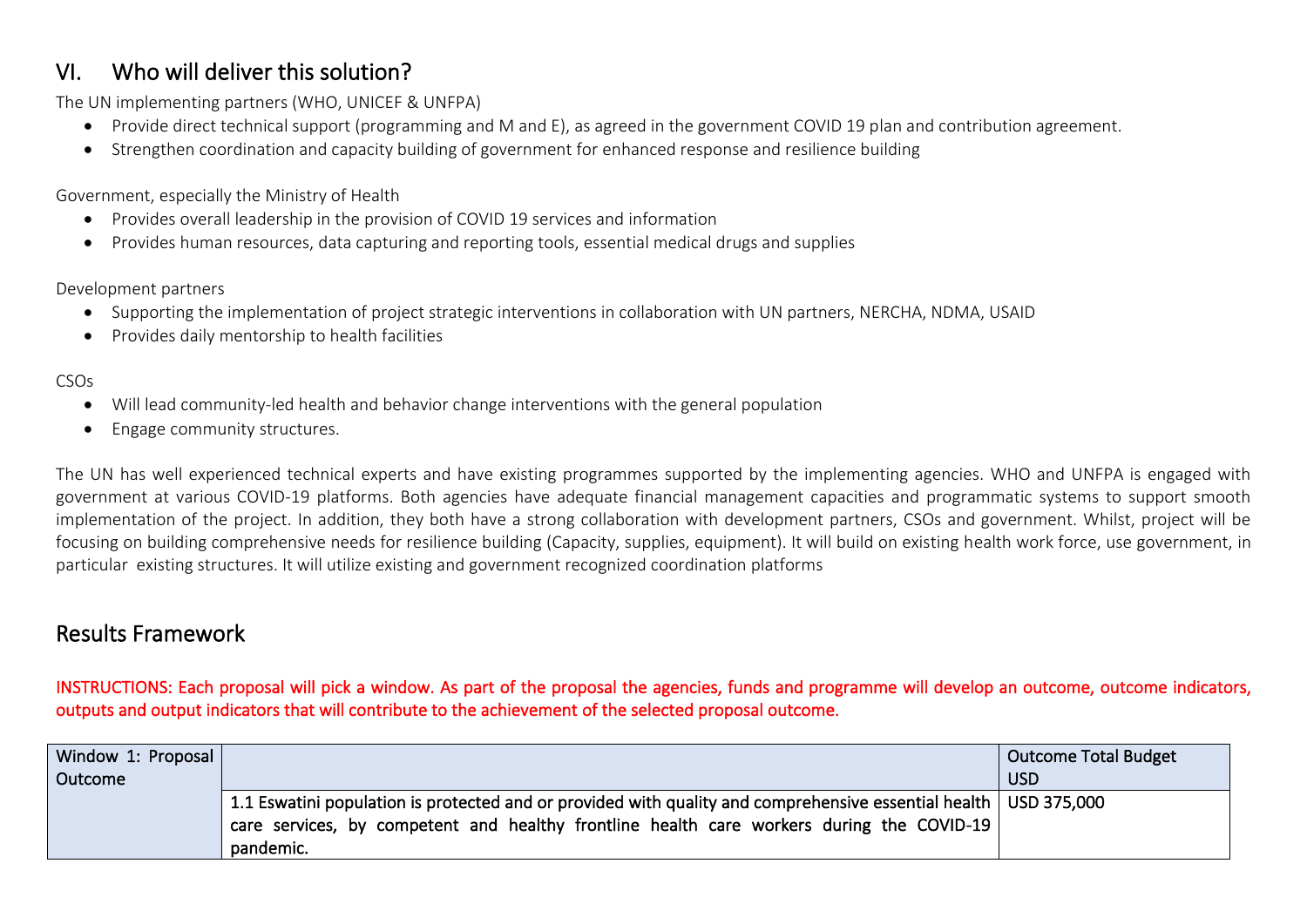|                           |                                                                                                                                     | <b>Baseline</b>      | Target              | Means<br>of           | Responsible Org     |
|---------------------------|-------------------------------------------------------------------------------------------------------------------------------------|----------------------|---------------------|-----------------------|---------------------|
|                           |                                                                                                                                     |                      |                     | verification          |                     |
| Impact Indicator          | Proportion of COVID-19<br>recovered<br>1.1a                                                                                         | National: 36.4%      | National: 90%       | National COVID-       | WHO, UNFPA & UNICEF |
|                           | Emaswati:                                                                                                                           | Male: 21.1%          | <b>Male: 90%</b>    | situational<br>19     |                     |
|                           |                                                                                                                                     | <b>Female: 15.3%</b> | Female: 90%         | report                |                     |
|                           | 1.1b Proportion of deaths due to COVID-19 in                                                                                        | 4.5%                 | 1%                  | National COVID-       | WHO, UNFPA & UNICEF |
|                           | Eswatini                                                                                                                            | <b>Male: 4.5%</b>    | <b>Male: 1%</b>     | situational<br>19     |                     |
|                           |                                                                                                                                     | Female: 0%           | Female: 1%          | report                |                     |
| <b>Outcome Indicators</b> | Proportion of COVID-19 suspected cases                                                                                              | N/A                  | 100%                | Health<br>Facility    | WHO, UNFPA & UNICEF |
|                           | referred to Health Facilities according to                                                                                          |                      |                     | Registers (ODK)       |                     |
|                           | <b>National Guidelines</b>                                                                                                          |                      |                     |                       |                     |
|                           | Proportion of COVID-19 confirmed cases                                                                                              | N/A                  | 100%                | Health<br>Facility    | WHO, UNFPA & UNICEF |
|                           | treated according to National Guidelines                                                                                            | Male: Info Not       | Male: 100%          | Register (ODK)        |                     |
|                           |                                                                                                                                     | Available            | <b>Female: 100%</b> |                       |                     |
|                           |                                                                                                                                     | Female:<br>Info      |                     |                       |                     |
|                           |                                                                                                                                     | Not Available        |                     |                       |                     |
|                           |                                                                                                                                     |                      |                     |                       |                     |
|                           |                                                                                                                                     |                      |                     |                       |                     |
| <b>Proposal Outputs</b>   | 1.1.1 National and institutional capacities are strengthened to deliver high quality health services and information, in particular |                      |                     |                       |                     |
|                           | during the COVID-19 pandemic in Eswatini                                                                                            |                      |                     |                       |                     |
|                           |                                                                                                                                     |                      |                     |                       |                     |
| Proposal<br>Output        | 1.1.1a Proportion of health facilities provided                                                                                     | 0%                   | 25                  | National monthly      | <b>WHO</b>          |
| <b>Indicators</b>         | with COVID-19 equipment, commodities &                                                                                              |                      |                     | covid-19 reports      |                     |
|                           | supplies                                                                                                                            |                      |                     |                       |                     |
|                           | 1.2.1a Proportion of health care workers                                                                                            | 36%                  | 95%                 | National monthly      | <b>UNFPA</b>        |
|                           | trained on COVID-19 prevention, management                                                                                          |                      |                     | report                |                     |
|                           | & treatment                                                                                                                         |                      |                     |                       |                     |
|                           | health<br>facilities<br>Proportion<br>of<br>1.3.1a                                                                                  | N/A                  | 40%                 | of<br>Ministry        | <b>UNICEF</b>       |
|                           | implementing<br>MNH,<br>immunization<br>and                                                                                         |                      |                     | <b>Health Reports</b> |                     |
|                           | catch<br>nutrition<br>activities<br>including<br>up                                                                                 |                      |                     |                       |                     |
|                           | outreaches post covid                                                                                                               |                      |                     |                       |                     |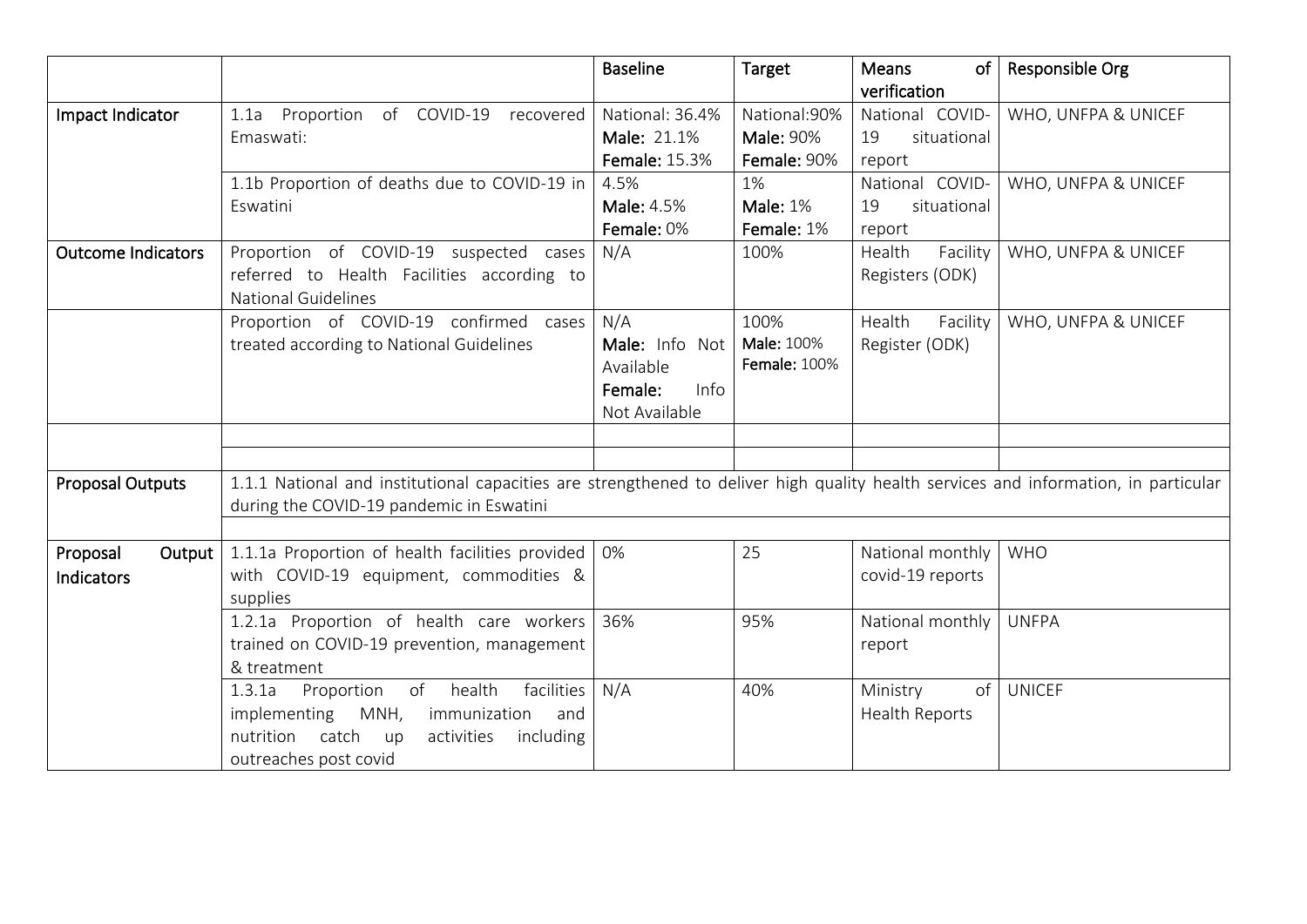# SDG Targets and Indicators

### Please consult Annex: SDG List

Please select no more than three Goals and five SDG targets relevant to your programme.

*(selections may be bolded)* 

|                 | Sustainable Development Goals (SDGs) [select max 3 goals]                                                                         |                             |  |                                                                                                                                                                                                                                                                     |                                           |  |
|-----------------|-----------------------------------------------------------------------------------------------------------------------------------|-----------------------------|--|---------------------------------------------------------------------------------------------------------------------------------------------------------------------------------------------------------------------------------------------------------------------|-------------------------------------------|--|
|                 | SDG 1 (No poverty)                                                                                                                |                             |  | SDG 9 (Industry, Innovation and Infrastructure)                                                                                                                                                                                                                     |                                           |  |
|                 | SDG 2 (Zero hunger)                                                                                                               |                             |  | SDG 10 (Reduced Inequalities)                                                                                                                                                                                                                                       |                                           |  |
| $\boxtimes$     | SDG 3 (Good health & well-being)                                                                                                  |                             |  | SDG 11 (Sustainable Cities & Communities)                                                                                                                                                                                                                           |                                           |  |
|                 | SDG 4 (Quality education)                                                                                                         |                             |  | SDG 12 (Responsible Consumption & Production)                                                                                                                                                                                                                       |                                           |  |
|                 | SDG 5 (Gender equality)                                                                                                           |                             |  | SDG 13 (Climate action)                                                                                                                                                                                                                                             |                                           |  |
|                 | SDG 6 (Clean water and sanitation)                                                                                                |                             |  | SDG 14 (Life below water)                                                                                                                                                                                                                                           |                                           |  |
|                 | SDG 7 (Sustainable energy)                                                                                                        |                             |  | SDG 15 (Life on land)                                                                                                                                                                                                                                               |                                           |  |
|                 | SDG 8 (Decent work & Economic Growth)                                                                                             |                             |  | SDG 16 (Peace, justice & strong institutions)                                                                                                                                                                                                                       |                                           |  |
| $\boxtimes$     | SDG 17 (Partnerships for the Goals)                                                                                               |                             |  |                                                                                                                                                                                                                                                                     |                                           |  |
|                 | <b>Relevant SDG Targets and Indicators</b><br>[Depending on the selected SDG please indicate the relevant target and indicators.] |                             |  |                                                                                                                                                                                                                                                                     |                                           |  |
| <b>Target</b>   |                                                                                                                                   | Indicator # and Description |  |                                                                                                                                                                                                                                                                     | Estimated<br>%<br><b>Budget allocated</b> |  |
| 3.1             |                                                                                                                                   | live births                 |  | 3.1 By 2030, reduce the global maternal mortality ratio to less than 70 per 100,000                                                                                                                                                                                 | 15%                                       |  |
| 3.2             |                                                                                                                                   |                             |  | 3.2 By 2030, end preventable deaths of newborns and children under 5 years of age,<br>with all countries aiming to reduce neonatal mortality to at least as low as 12 per<br>1,000 live births and under-5 mortality to at least as low as 25 per 1,000 live births |                                           |  |
| 3.3<br>diseases |                                                                                                                                   |                             |  | 3.3 By 2030, end the epidemics of AIDS, tuberculosis, malaria and neglected tropical<br>diseases and combat hepatitis, water-borne diseases and other communicable                                                                                                  | 15%                                       |  |
| 3.8             |                                                                                                                                   |                             |  | 3.8 Achieve universal health coverage, including financial risk protection, access to                                                                                                                                                                               | 60%                                       |  |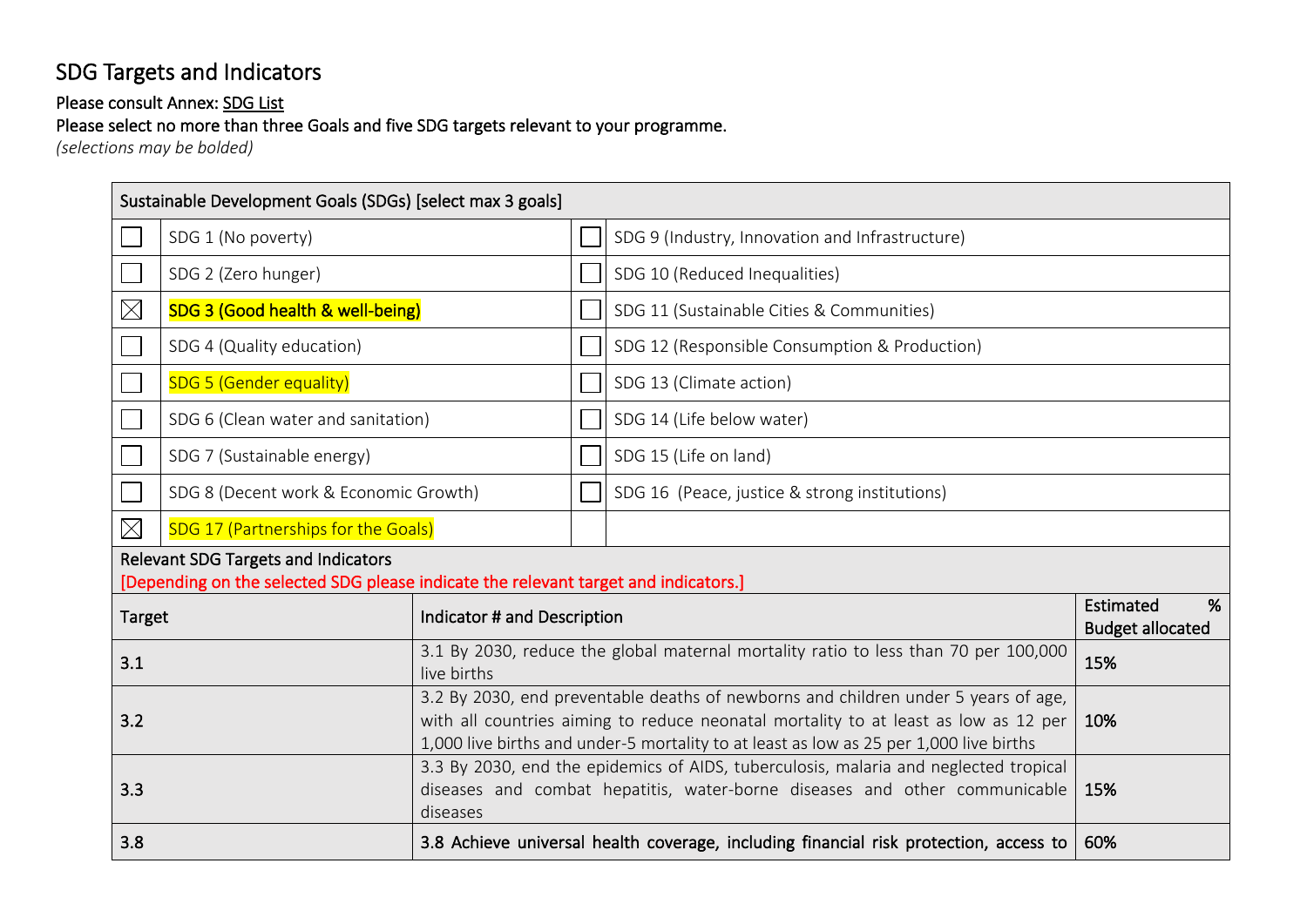| quality essential health-care services and access to safe, effective, quality and<br>affordable essential medicines and vaccines for all                                 |     |
|--------------------------------------------------------------------------------------------------------------------------------------------------------------------------|-----|
| 5.2 Eliminate all forms of violence against all women and girls in the public and private  <br>spheres, including trafficking and sexual and other types of exploitation | 10% |
|                                                                                                                                                                          |     |

### Risk

### What risks and challenges will complicate this solution, and how they will be managed and overcome?

*(COVID19 has created an unprecedented and fast changing development context. Accepting this volatile situation, please identify up to three risk to the success of the proposal based on best available analysis to the UN)* Please enter no more than 3.

| Event                    | Categories     | Level            | Likelihood                      | Impact              | <b>Mitigating Measures</b>     | <b>Risk Owner</b> |  |
|--------------------------|----------------|------------------|---------------------------------|---------------------|--------------------------------|-------------------|--|
|                          | Financial      | $2 \overline{ }$ | $6$ – Expected                  | $5 -$ Extreme       |                                |                   |  |
|                          | Organizational | Medium           | 5 - Highly Likely               | $4 - Major$         |                                |                   |  |
|                          | Political      | <b>High</b>      | $4$ – Likely                    | 3-Moderate          |                                |                   |  |
|                          | (regulatory    | $1 - Low$        | 3 - Moderate                    | $2 -$ Minor         |                                |                   |  |
|                          | and/or         |                  | Low<br>$\overline{\phantom{m}}$ | $1$ – Insignificant |                                |                   |  |
|                          | strategic)     |                  | Likelihood                      |                     |                                |                   |  |
|                          |                |                  | 1- Not Likely                   |                     |                                |                   |  |
|                          |                |                  | Not<br>0                        |                     |                                |                   |  |
|                          |                |                  | Applicable                      |                     |                                |                   |  |
| Risk1                    |                |                  |                                 |                     | During the implementation of   |                   |  |
| The COVID-19 pandemic    |                |                  |                                 |                     | project technological<br>this  |                   |  |
| caused<br>severe<br>has  | Operational    | $4 -$            | Very $5 -$ Highly Likely        | $4 - Major$         | for<br>approaches<br>capacity  |                   |  |
| pressure on the health   |                | High             |                                 |                     | building will be utilized      |                   |  |
| system. A number of      |                |                  |                                 |                     |                                |                   |  |
| patients<br>who<br>are   |                |                  |                                 |                     | marketing,<br>taking<br>Social |                   |  |
| suspected<br>have<br>to  |                |                  |                                 |                     | advantage of social<br>media   |                   |  |
| COVID-19<br>have<br>been |                |                  |                                 |                     | platforms will be used         |                   |  |
| abandoned by frontline   |                |                  |                                 |                     |                                |                   |  |
| health care workers.     |                |                  |                                 |                     | The focus on building health   |                   |  |
| This is due to lack of   |                |                  |                                 |                     | system resilience to ensure    |                   |  |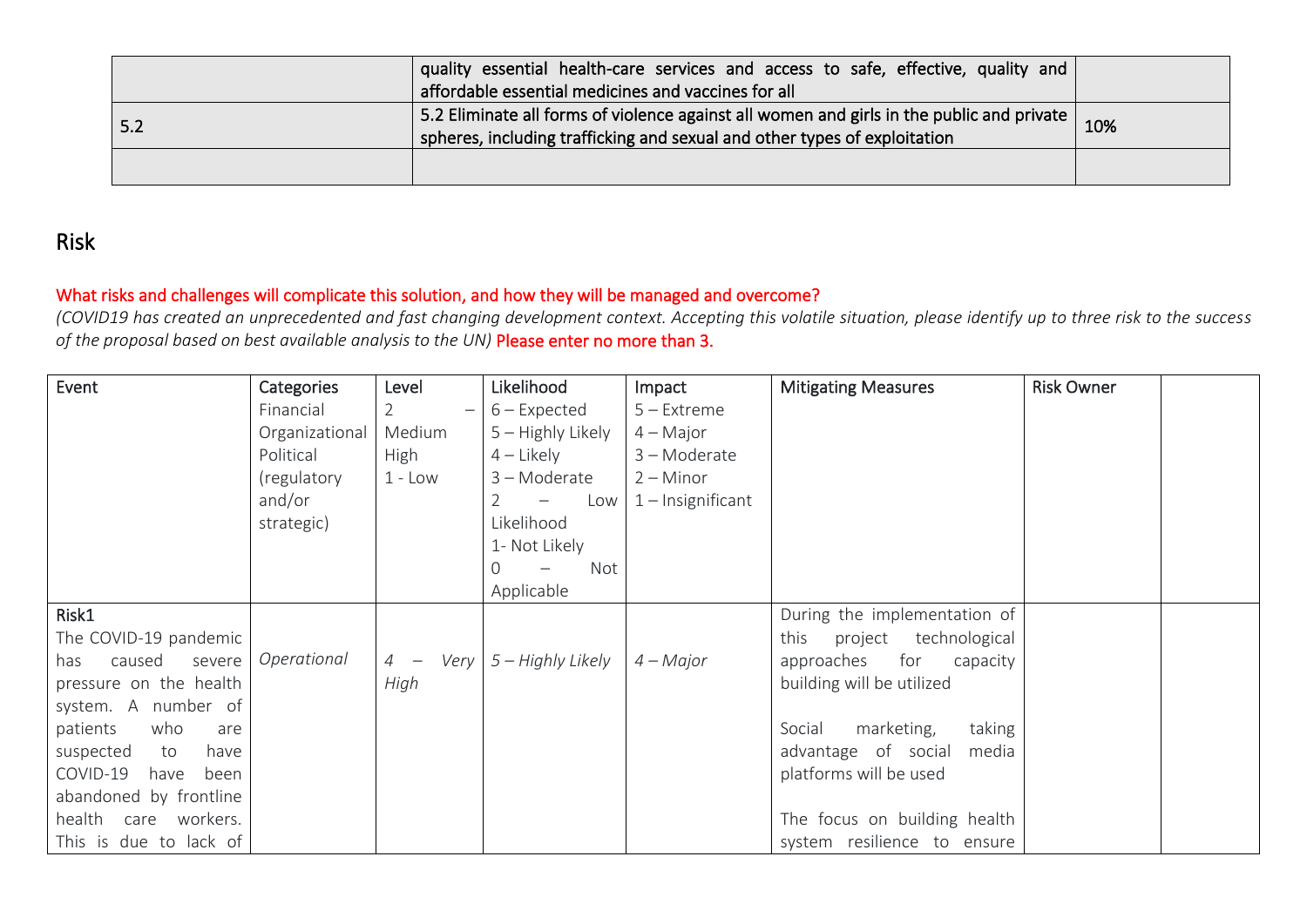| equipment, supplies and<br>commodities including<br>non-availability of PPE,<br>lack of comprehensive                                                                                                                    |             |            |                   |             | continuity of essential services<br>and catch up post COVID-19 |                                |  |
|--------------------------------------------------------------------------------------------------------------------------------------------------------------------------------------------------------------------------|-------------|------------|-------------------|-------------|----------------------------------------------------------------|--------------------------------|--|
| information on COVID-<br>19, including prevention,                                                                                                                                                                       |             |            |                   |             |                                                                |                                |  |
| management<br>and<br>treatment                                                                                                                                                                                           |             |            |                   |             |                                                                |                                |  |
| Risk 2<br>Community transmission<br>of COVID-19 due to<br>of<br>stigmatization<br>confirmed<br>cases<br>resulting in an increased<br>number of community<br>members not disclosing<br>symptoms to health<br>officials    | Operational | $3 - High$ | 5 - Highly Likely | $4 - Major$ | <b>Risk Communication</b><br>Community Engagement              | Community                      |  |
| Risk 3<br>With the fast increasing<br>infection rate in the<br>UN/Project<br>country,<br>staff might get infect<br>and or spread COVID-19<br>the disease.                                                                | Operational | 3- High    | 5- Highly likely  | 4- Major    | Adherence<br><b>WHO</b><br>to<br>precautions                   | Implementing<br>partners (IPs) |  |
| Risk 4<br>Due to the fast evolving<br>COVID-29 pandemic and<br>lockdowns<br>implementing partners<br>might not be able to<br>fulfill<br>their expected<br>affecting<br>the<br>roles<br>implementation of the<br>project. | Operational | 3- High    | 5- Highly likely  | 4- Major    | collaboration<br>Close<br>and<br>monitoring of IPs             | Implementing<br>partners s     |  |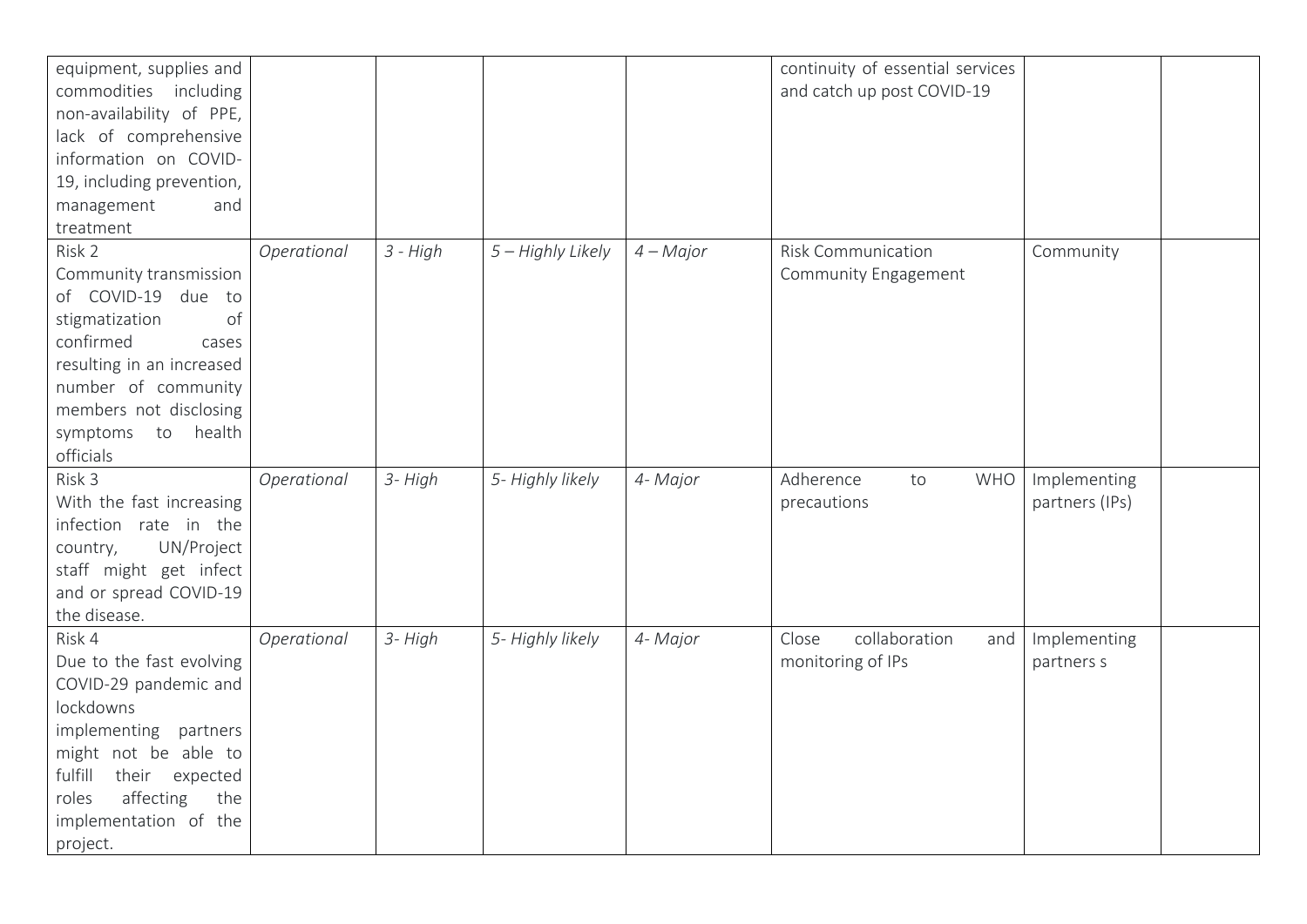| Risk 5<br>Global<br>chains<br>supply<br>breaking<br>resulting<br>in.<br>delayed and or not able<br>required<br>secure<br>to<br>commodities<br>supplies,<br>and equipment.                                      | Operational | 3- High | 5- Highly likely | 4- Major | office<br>regional<br>and<br>Use<br>headquarters<br>to<br>support<br>procurement<br>South to south cooperation to<br>support procurement | Implementing<br>partners |
|----------------------------------------------------------------------------------------------------------------------------------------------------------------------------------------------------------------|-------------|---------|------------------|----------|------------------------------------------------------------------------------------------------------------------------------------------|--------------------------|
| Risk 6<br>The high risk of exposing<br>staff to the disease<br>during the course of<br>delivering the project,<br>they might get infecting,<br>Medical<br>when<br>evaluation is facing lots<br>of constraints. | Operational | 3- High | 5- Highly likely | 4- Major | Adherence<br><b>WHO</b><br>to<br>precautions                                                                                             | Implementing<br>partners |